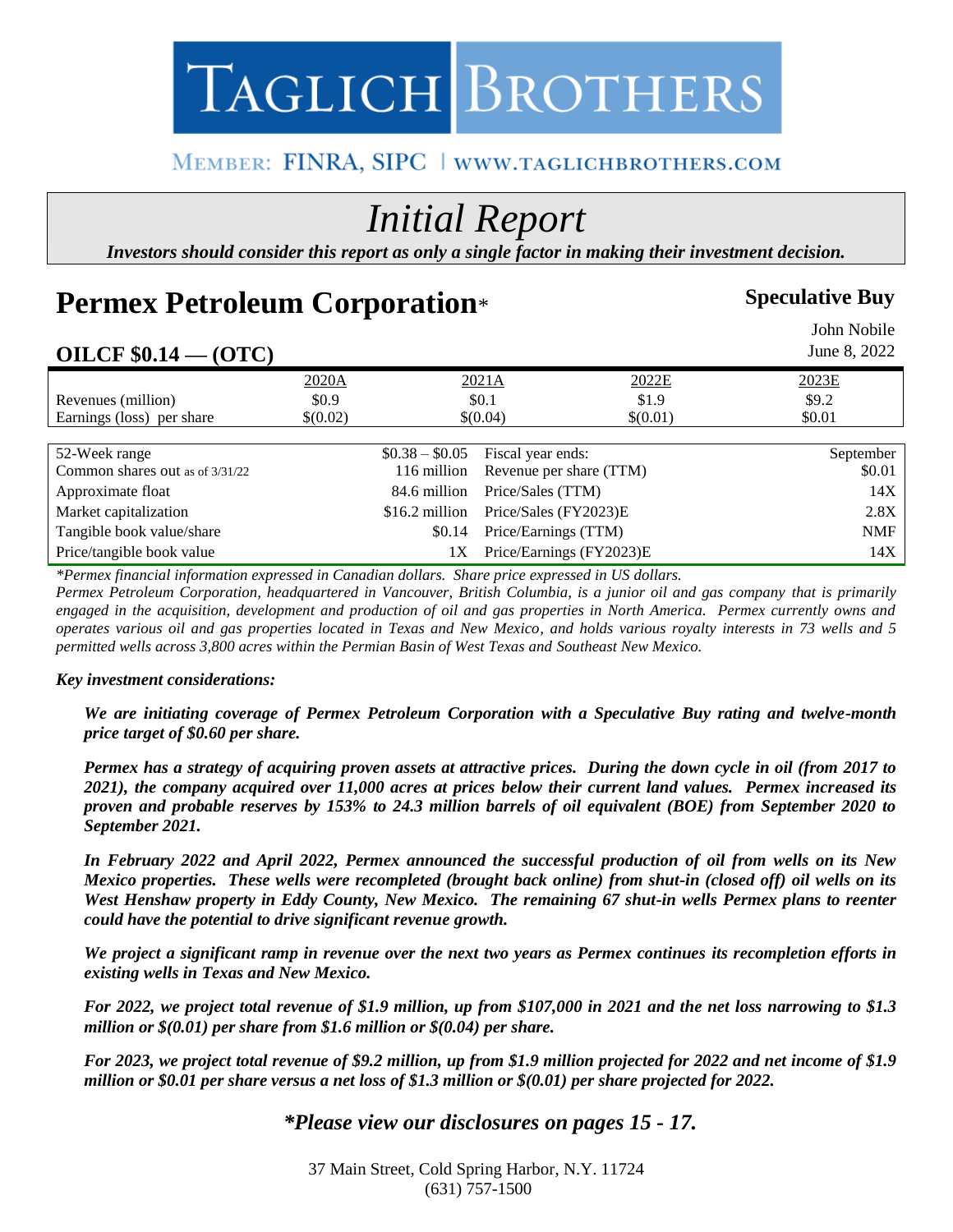#### *Recommendation and Valuation*

#### **We are initiating coverage of Permex Petroleum Corporation with a Speculative Buy rating and twelvemonth price target of \$0.60 per share.**

Permex has a strategy of acquiring proven assets at attractive prices. During the down cycle in oil (from 2017 to 2021), the company acquired over 11,000 acres at prices below their current land values. Permex increased its proven and probable reserves by 153% to 24.3 million barrels of oil equivalent (BOE) from September 2020 to September 2021.

In February 2022 and April 2022, Permex announced the successful production of oil from wells on its New Mexico properties. These wells were recompleted (brought back online) from shut-in (closed off) oil wells on its West Henshaw property in Eddy County, New Mexico. The remaining 67 shut-in wells Permex plans to reenter could have the potential to drive significant revenue growth.

Shares of OILCF are currently trading at an EV/1P (Enterprise Value/Proved Reserves) multiple of 1.2X. A comparable peer group currently trades at an average EV/1P multiple of 11.8X. We believe the large discrepancy lies in the fact that Permex is currently trading at a pre-production valuation versus the peer group, which consists of larger, producing companies. As production volumes increase, OILCF's multiple should trend towards its peers. Applying an EV/P1 multiple of 6.5X (midpoint between OILCF's multiple and its peers) to its proven reserves, discounted to account for execution risks, we derive a 12-month price target of approximately \$0.60 per share.

#### *Business Overview*

Permex Petroleum Corporation, headquartered in Vancouver, British Columbia, is a junior oil and gas company that is primarily engaged in the acquisition, development and production of oil and gas properties in North America. Permex currently owns and operates various oil and gas properties located in Texas and New Mexico and holds various royalty interests in 73 wells and 5 permitted wells across 3,800 acres within the Permian Basin of West Texas and Southeast New Mexico.

#### *Oil and Gas Properties*

A summary of Permex Petroleum's assets is shown in the table at right.

#### *Texas*

The Breedlove "B" Clearfork properties situated in Martin County, Texas are over 12 contiguous sections for a total of 7,870 gross and 7,742 net acres, of which 98% is held by production (a provision in an oil or natural gas property lease that allows the lessee to continue drilling activities on the property as long as it is economically producing a minimum amount of oil or gas) in the core of the Permian Basin. There is a total of 25 vertical wells of which 12 are producers, 4 are saltwater disposal wells (oil or gas wells that are no

|                                                                                                      | <b>Summary of Assets</b>                                                                                                                                                                                                                                                                                                                                                                                       |  |  |  |  |
|------------------------------------------------------------------------------------------------------|----------------------------------------------------------------------------------------------------------------------------------------------------------------------------------------------------------------------------------------------------------------------------------------------------------------------------------------------------------------------------------------------------------------|--|--|--|--|
| $11,700+$                                                                                            | net acres of held by production oil and gas assets in<br><b>Texas &amp; New Mexico</b>                                                                                                                                                                                                                                                                                                                         |  |  |  |  |
| 78+                                                                                                  | oil and gas wells owned and operated by corporation                                                                                                                                                                                                                                                                                                                                                            |  |  |  |  |
| 69                                                                                                   | shut-in opportunities to be brought back online<br>$("PDNP")^{(1)}$                                                                                                                                                                                                                                                                                                                                            |  |  |  |  |
| 17                                                                                                   | Salt Water Disposal ("SWD") <sup>(2)</sup> wells eliminating water<br>disposal fees and decreasing OPEX                                                                                                                                                                                                                                                                                                        |  |  |  |  |
| Water Supply Wells ("WSW") <sup>(3)</sup> allowing for waterflood<br>2<br>secondary recovery ("EOR") |                                                                                                                                                                                                                                                                                                                                                                                                                |  |  |  |  |
| 73                                                                                                   | producing ("PDP") <sup>(4)</sup> Royalty Interest oil and gas wells                                                                                                                                                                                                                                                                                                                                            |  |  |  |  |
| gas production.                                                                                      | 1) PDNP stands for Proved Developed Non-Producing reserves.<br>2) A salt water disposal well is a disposal site for water collected as a by-product of oil and<br>3) A hole in the ground drilled to obtain water for the purpose of injecting water into an<br>underground formation in connection with the production of petroleum or natural gas.<br>4) PDP stands for Proved Developed Producing reserves. |  |  |  |  |

Source: Permex Petroleum March 2022 Presentation

longer in production and are used for the disposal of saltwater produced from the oil extraction process) and 9 that are shut-in opportunities. Permex holds a 100% working interest and an 81.75% net revenue interest in the Breedlove "B" Clearfork Property.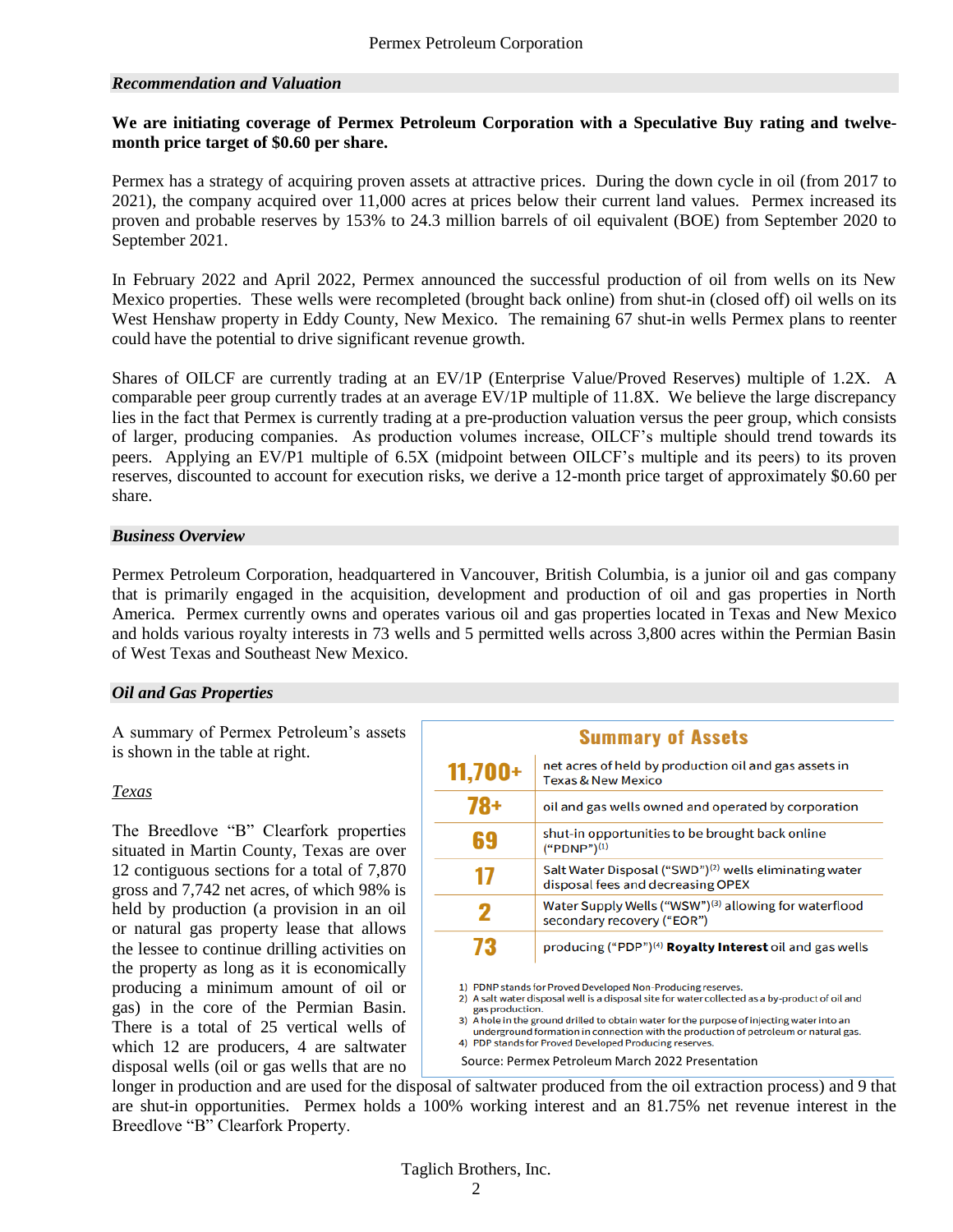The company began the permitting process of two new wells to be drilled on its Eoff leases in the Breedlove field with an anticipated spud (start of well drilling) date by the end of June 2022.

The Pittcock Leases are situated in Stonewall County, Northwest Texas, in the central part of the North Central Plains and consist of the Pittcock North property, the Pittcock South property, and the Windy Jones Property. The Pittcock North property covers 320 acres held by production. There is currently one producing well, ten shut-in wells, two saltwater disposal wells, and a water supply well. Permex holds a 100% working interest in the Pittcock North Property, and an 81.25% net revenue interest. The Pittcock South property covers 498 acres in four tracts. There are currently 19 shut-in wells and two saltwater disposal wells. Permex holds a 100% working interest in the lease, and a 71.9% net revenue interest.

The Windy Jones Property consists of 40 acres and includes two injection wells and two suspended oil wells. The sole purpose of the Windy Jones property is to provide waterflood (pumping water into the ground around an oil well nearing depletion in order to loosen and force out additional oil) to the offset Pittcock wells located east of the Windy Jones property. Permex holds a 100% working interest in the Windy Jones Property, and a 78.9% net revenue interest.

The Mary Bullard Property is located in Stonewall County, about 5½ miles south west of Aspermont, Texas. The asset is situated on the Eastern Shelf of the Midland Basin in the central part of the North Central Plains. The Mary Bullard Property covers 241 acres held by production and is productive in the Clearfork formation at a depth of approximately 3,200 feet. There is currently one producing well, four shut-in wells, and two water injection wells. Permex holds a 100% working interest in the Mary Bullard Property, and a 78.625% net revenue interest.

The geographic location of the company's assets be seen in the chart at right.

#### *New Mexico*



The West Henshaw Property is located in Eddy County, New Mexico, 12 miles northeast of Loco Hills in the Delaware basin. Eddy County is in Southeast New Mexico and is bound by Chaves County to the north, Otero County to the east, Loving County, Texas to the south, and Lea County to the west. The West Henshaw Property covers 1,880 acres held by production. There are nine shut-in wells and four saltwater disposal wells. Permex holds a 100% working interest in the West Henshaw Property, and a 72% net revenue interest.

In January 2022, the company began the pilot re-entry on the West Henshaw well #15-3, one out of the 69 shut-in wells it currently owns. The re-entry and re-stimulation involved the West Henshaw property targeting the Grayburg formation at a depth of 2,850 feet. The recompletion was successful and the well came online at an initial rate of 30 barrels of oil per day (bopd) and has stabilized at 15 bopd. Permex believes the production rates from this mature, long-life well to continue with less than 10% decline year-on-year.

The recompletion of well #6-10 was successful and came online at an initial rate of 15 barrels of oil per day and now has stabilized at 10 barrels of oil per day. Permex believes the production rates from this mature, long-life well, will continue with less than 5% decline year on year.

#### Taglich Brothers, Inc.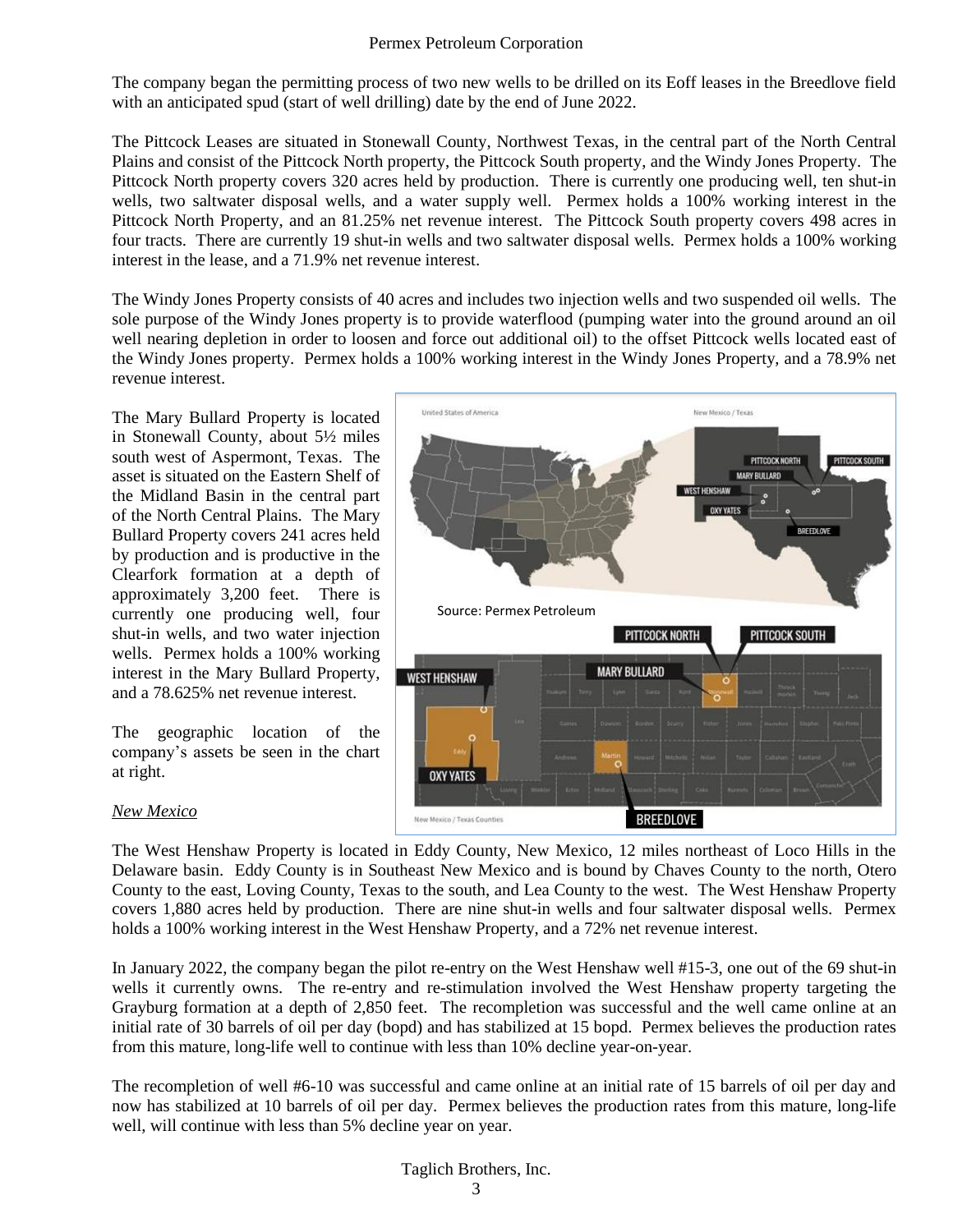The remaining 67 shut-in wells that the company plans to re-enter may have the potential to yield similar results increasing the company's total daily production solely by reentering shut-in wells.

The Oxy Yates Property is located in Eddy County, approximately eight miles north of Carlsbad, New Mexico in the Delaware Basin. The Oxy Yates Property covers 680 acres held by production. There is one producing well and nine shut-in wells. The Yates formation is located at an average depth of 1,200 feet and overlies the Seven River formation and underlies the Tansill formation. Permex holds a 100% working interest in the Oxy Yates Property, and a 77% net revenue interest

The following table shows a summary of the company's reserves as of September 30, 2021 and September 30, 2020. The reserves summary was derived from the independent appraisal reports prepared by MKM Engineering using standard engineering practices generally accepted by the petroleum industry and conform to those classifications defined in the Canadian Oil and Gas Evaluation Handbook.

| <b>Reserves Summary</b>            |                       |                          |                       |  |  |  |  |
|------------------------------------|-----------------------|--------------------------|-----------------------|--|--|--|--|
| Net After Royalties (BOE)          | September 30,<br>2021 | Change<br>$\binom{0}{0}$ | September 30,<br>2020 |  |  |  |  |
| <b>Estimated Proved Reserves</b>   | 8,658,615             | $+82%$                   | 4,750,120             |  |  |  |  |
| <b>Estimated Probable Reserves</b> | 15,645,755            | $+223%$                  | 4,841,298             |  |  |  |  |
| <b>Total Proved and Probable</b>   | 24,304,370            | $+153%$                  | 9,591,418             |  |  |  |  |

#### *Oil and Gas Industry*

Investopedia describes the oil and gas industry as one of the largest sectors in the world in terms of dollar value, generating an estimated \$3.3 trillion in revenue annually. Oil is crucial to the global economic framework, especially for its largest producers: the United States, Saudi Arabia, Russia, Canada, and China.

The oil and gas industry is broken down into three segments: upstream, midstream, and downstream. Upstream, or exploration and production (E&P) companies (such as Permex), find reservoirs and drill oil and gas wells. Midstream companies are responsible for transportation from the wells to refineries, and downstream companies are responsible for refining and the sale of the finished products.

Upstream firms search the world for reservoirs of the raw materials and then drill to extract that material. The upstream segment is characterized by high risks, high investment capital, extended duration as it takes time to locate and drill, as well as being technologically intensive. Virtually all cash flow and income statement line items of E&P companies are directly related to oil and gas production. E&P companies are often valued by their oil and gas reserves; these untapped resources are the key to their future earnings.

New reserves are an essential source of future revenue, so E&P companies spend a lot of time and money exploring new untapped reservoirs. If an E&P company stops exploring, it will have only a finite amount of reserves and a depleting quantity of oil and gas.

The resource owners and operators of E&Ps work with a variety of contractors, such as engineering procurement and construction contractors, as well as with joint-venture partners and oil field service companies. In the process of locating and extracting oil and gas, E&Ps also build infrastructure and collect massive amounts of analytical data. The process of oil and gas exploration and production typically involves four stages.

*Search and Exploration* - The search and exploration stage involves the search for hydrocarbons, which are the primary components of petroleum and natural gas. Land surveys are performed to help identify the areas that are the most promising. The goal is to locate specific minerals underground in order to estimate the amount of oil and

#### Taglich Brothers, Inc.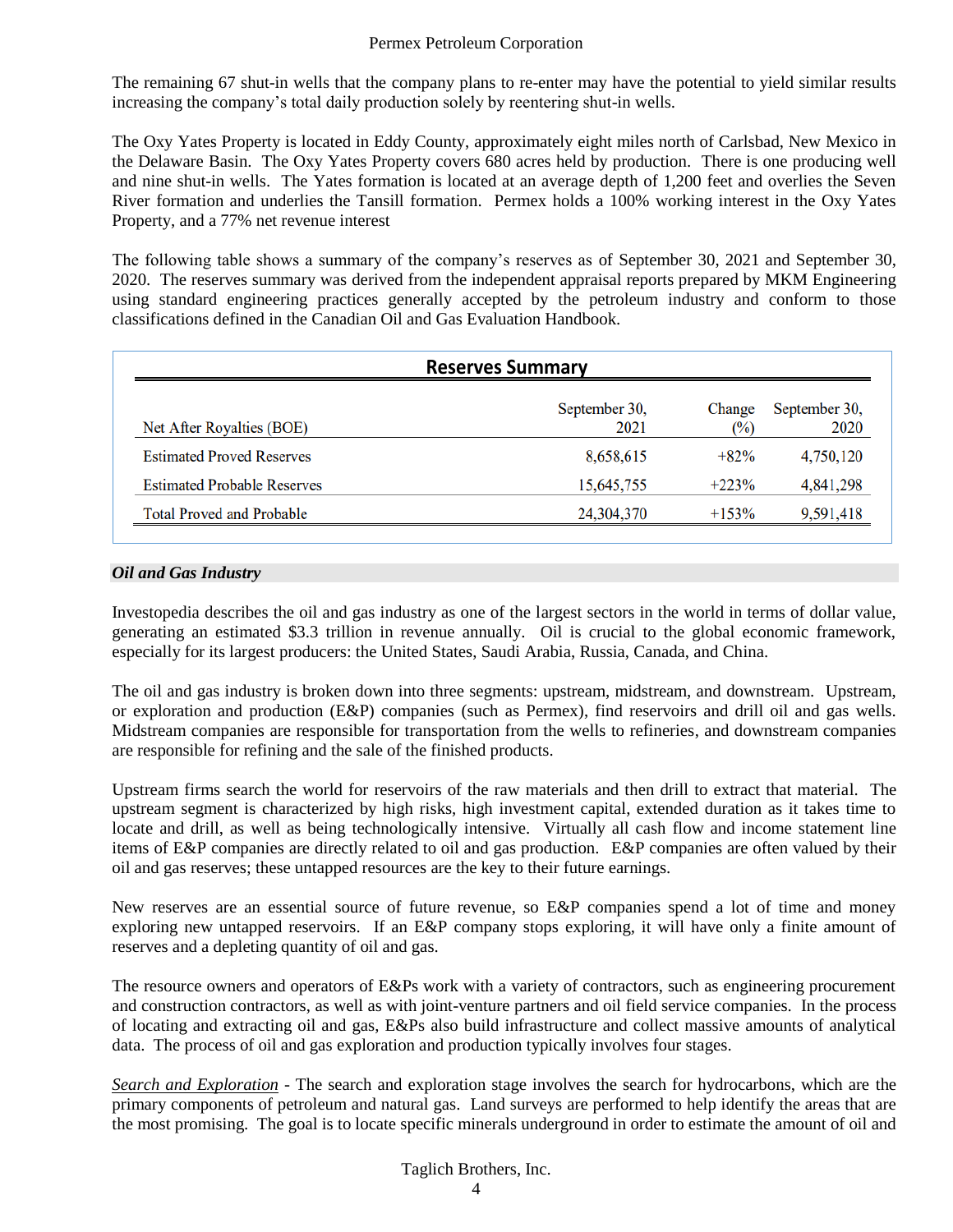gas reserves before drilling. Geologists study rock formations and layers of sediment within the soil to identify if oil or natural gas is present.

The process can involve seismology, which uses substantial vibrations as a result of machinery or explosives to create seismic waves. How the seismic waves interact with a reservoir containing oil and gas help to pinpoint the reservoir's location. Once it has been determined that there appear to be reserves beneath the ground, the test drilling process can begin.

*Well Construction* - After identifying potentially viable fields, a well is drilled to test the findings and determine whether there are enough reserves to be commercially viable for sale. The process involves making a hole by drilling or grinding through the rock beneath the surface. A steel pipe is inserted into the hole so that the drill can be inserted in the pipe, allowing for exploration at a deeper level. Core samples are taken and studied by geologists, engineers, and paleontologists to determine if there is the proper quality of natural gas or petroleum in the underground reserve. If the process shows that there are both the quality and quantity needed to produce and sell commercially, the production of oil wells begins.

Engineers will typically estimate how many wells will be needed and the best method of extraction. The estimated cost of the number of wells is then determined. Next, the construction of the platform begins, which could be on land or offshore. The necessary environmental protections are also implemented at this stage.

There have been significant advances in drilling technologies over the years. Companies can drill horizontally tapping into vertical wells to search for natural gas pockets, which can produce far more natural gas than a typical vertical well.

*Extraction* - The oil and gas deposits are extracted from the wells. Sometimes, natural gas can be processed at the same site as the well. However, petroleum is usually extracted on-site, stored temporarily, and eventually shipped via a pipeline to a refinery.

*Abandonment of Wells* - Once a site is no longer productive, meaning all reserves have been extracted and all opportunities have been exhausted, the wells are plugged or sealed. Attempts are made to restore the area in an effort to help the environment.

Once the crude oil and natural gas reserves have been extracted, the midstream oil and gas production process begins. Midstream companies focus on the storage and transportation of the oil and natural gas through pipelines. Midstream companies deliver the reserves to companies involved in the final stage of production called downstream.

The downstream process involves refineries that process the oil into usable products, such as gasoline. The products are sent to distributors and retail outlets, such as energy providers and gas stations.

#### **Oil and Gas Production**

IBISWorld expects that over the five years to 2022, US oil and gas production will rise, increasing at an annualized rate of 4%. Growth has been robust over the past five years, as oil and gas companies have scrambled to position themselves around shale deposits.

In 2020, production of natural gas and crude oil declined due to unsustainably low prices and oversupply relative to economic activity and demand. In 2020, the COVID-19 pandemic drove a drastic decline in oil prices and a decline in the price of natural gas. Production dropped in 2021 due largely to production disruptions stemming from extreme weather events and weather patterns. Additional declines occurred due to unused inventories from 2020 being drawn down early in the year before new production was undertaken. Nonetheless, future production is expected to be driven by rising prices due to strengthening global demand for energy. In 2022, production is forecast to increase to meet heightening global demand and as production quotas from OPEC+ and other international producers also grows. Overall growth in production is expected to keep prices moderated, despite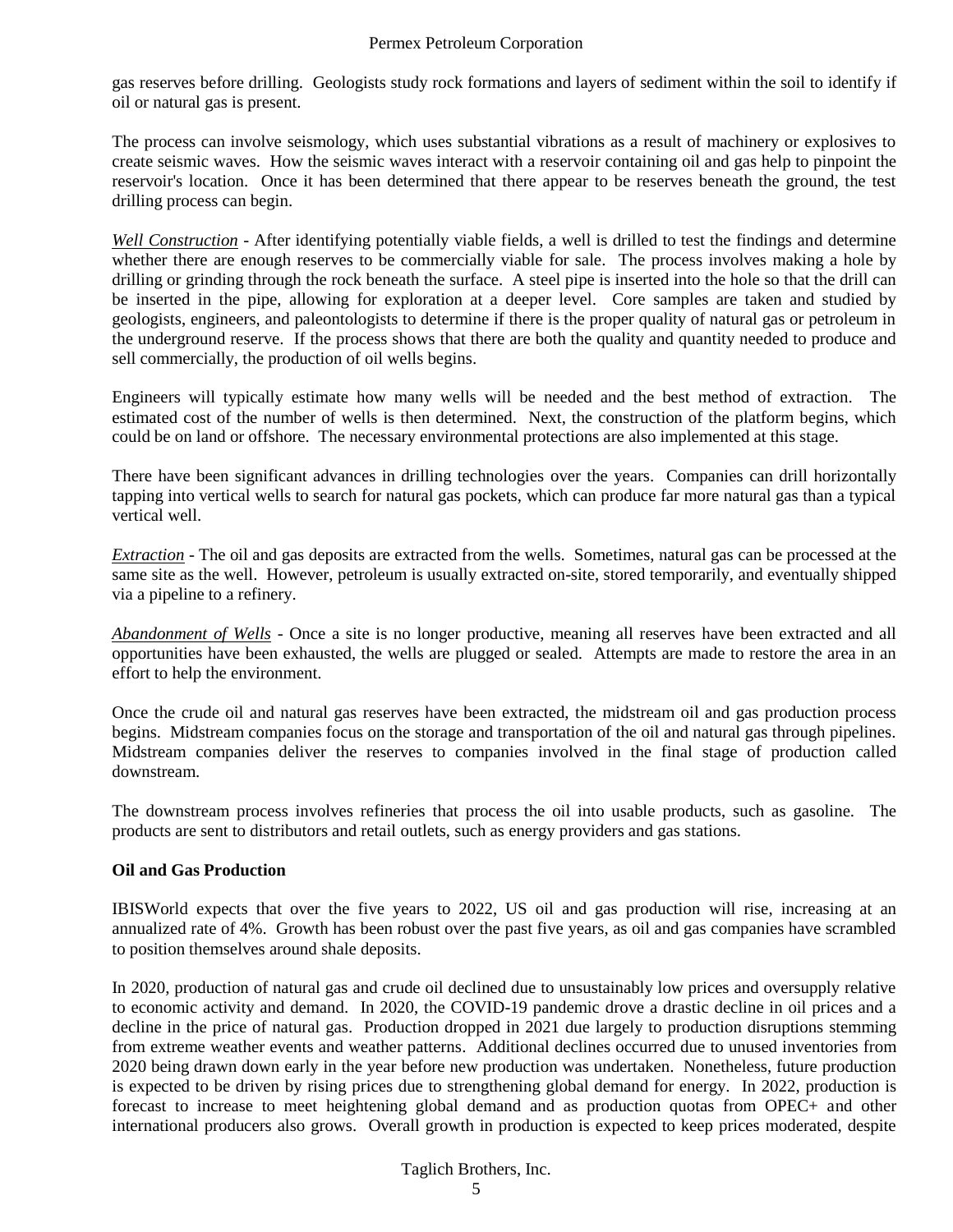strengthening demand. However, expectations of production levels are subject to uncertainty based on both the possible resurgence of the coronavirus pandemic, for example as a result of novel variants, and because of further supply disruptions due to extreme global events.

IBISWorld expects oil and natural gas production to rise over the five years to 2027. As the economic recovery gradually increases to raise global GDP to pre-pandemic levels, demand for natural gas and crude oil is expected to follow suit. This will likely coincide with a rise in production and an increase in prices. Both US and foreign producers are expected to increase production levels after cuts in 2020 amid the coronavirus pandemic and as

demand normalizes. Nonetheless, growth could be moderated later in the period by several factors. For example, additional regulation placed on the industry due to environmental concerns could challenge oil and gas operators.

The US oil and natural gas production index is anticipated to increase at an annualized rate of 1.2% over the five years to 2027 (see chart at right).



#### *Competition*

The oil and natural gas industry is highly competitive. Permex competes with major and independent oil and natural gas companies for exploration and development opportunities and acreage acquisitions. The oil and natural gas industry also competes with other energy-related industries in supplying the energy and fuel requirements of industrial, commercial and individual consumers.

Many of the company's competitors have substantially greater financial and other resources and may be able to absorb the burden of any changes in federal, state and local laws and regulations more easily than Permex can, which could adversely affect its competitive position. These competitors may be willing and able to pay more for productive oil and natural gas properties and may be able to identify, evaluate, bid for and purchase a greater number of properties and prospects than Permex.

#### *Strategy*

Permex has a strategy of acquiring proven assets at attractive prices. The company seeks to find attractive acquisition opportunities with the objective of generating a high internal rate of return with low geological risk. Permex aims to stick to areas where management has a prior operating history and expertise. The company targets smaller acquisitions where operators don't need a large acreage position to be successful. Permex looks for projects that are profitable in a low commodity price environment.

As part of its strategic acquisition strategy, Permex has acquired royalty interests in 73 producing oil and gas wells operated by major firms such as Apache Corp., Callon Petroleum, Chesapeake Energy, Chevron Noble, ConocoPhillips, Dougle Eagle Energy, EOG Resources, Marathon Oil, and XTO Energy. The company's geographic focus is on the Permian Basin of West Texas and Southeast New Mexico, the largest petroleumproducing basin in the US.

In an effort to position the company for its next growth phase, Permex appointed oil and gas industry veterans J.P. Bryan and Jay Lendrum to its Board of Directors. Bryan has over 50 years' experience in the oil and gas industry and was the former President and CEO of Gulf Canada Resources Ltd. Lendrum has over 40 years' experience in the oil and gas industry and was the former President, CEO, and Director of Nuevo Midstream Company.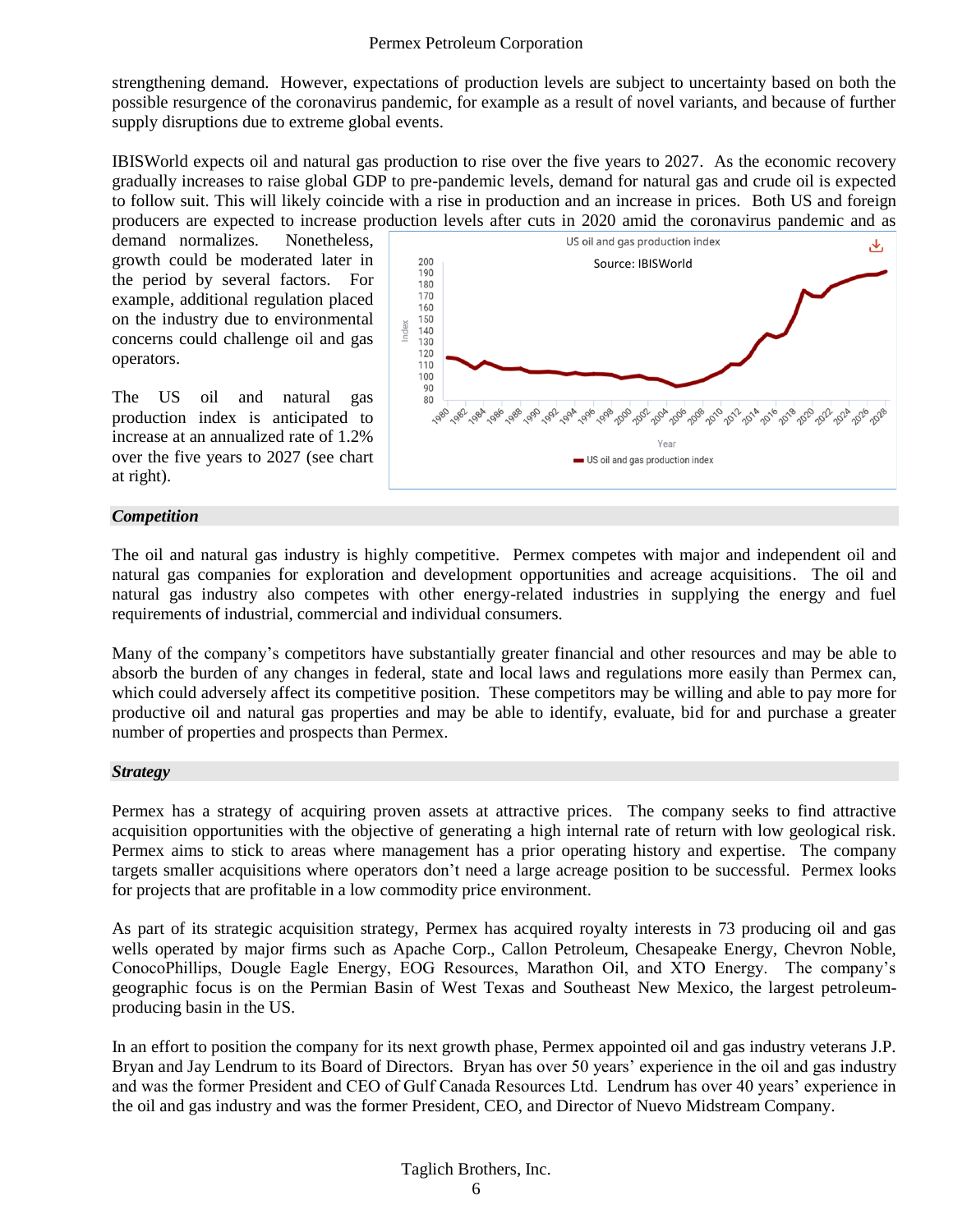#### *Economic Outlook*

In April 2022, the International Monetary Fund (IMF) revised its global economic growth estimates to an increase of 3.6% for 2022 and 2023, down from its January 2022 projection calling for 4.6% growth in 2022 and 3.8% growth in 2023. The downward revisions primarily reflect the economic damage from the war in Ukraine resulting in elevated inflation and rising interest rates.

The IMF revised its economic growth estimate for the US to an increase of 3.7% for 2022 and 2.3% for 2023. In January 2022, the IMF projected US economic growth of 4% and 2.6% for 2022 and 2023, respectively.

The second estimate of US GDP growth (released on May 26, 2022) showed the US economy decreased at an annual rate of 1.5% in 1Q22, down from the 6.9% increase reported in 4Q21. The 1Q22 US GDP estimate primarily reflects decreases in inventory investment, exports, federal government spending, and state and local government spending.

#### *Projections (in Canadian dollars)*

*2022 Forecast* - We project total revenue of \$1.9 million, up from \$107,000 in 2021 and the net loss narrowing to \$1.3 million or \$(0.01) per share from \$1.6 million or \$(0.04) per share. The significant improvement in revenue is primarily due to the recompletion (an operation that is conducted to establish production of oil or gas from an existing non-producing well) of wells in 2022.

The increase in revenue should result in gross profit increasing to \$1 million from \$32,000 with gross margins of 54.8% versus 29.9% in 2021. SG&A expenses are projected to increase to \$1 million from \$628,000 to support revenue growth. Depletion and depreciation expense is projected to increase to \$546,000 from \$123,000 reflecting the increase in production. We anticipate share-based payments increasing to \$768,000 compared to \$4,000 in 2021.

In 2022, we project \$563,000 cash provided by operations from cash earnings of \$94,000 and a \$470,000 decrease in working capital. We project \$370,000 cash used in investing primarily from capital expenditures. Cash provided by financing of \$8.7 million should primarily come from proceeds from the issuance of share capital offset in part by the pay down of debt. We project an \$8.9 million increase in cash to \$8.9 million at the end of 2022.

*2023 Forecast* - We project total revenue of \$9.2 million, up from \$1.9 million projected for 2022 and net income of \$1.9 million or \$0.01 per share versus an estimated net loss of \$1.3 million or \$(0.01) per share in 2022. The significant improvement in revenue should reflect the continuing recompletion of additional wells.

The increase in revenue should result in gross profit increasing to \$6 million from \$1 million with gross margins of 65% versus 54.8% projected for 2022. SG&A expenses are projected to increase to \$1.4 million from \$1 million to support revenue growth. Depletion and depreciation expense is projected to increase to \$2.7 million from \$546,000 reflecting the increase in production.

In 2023, we project \$5.7 million cash provided by operations from cash earnings of \$4.6 million and a \$1.1 million decrease in working capital. We project \$370,000 cash used in investing primarily from capital expenditures. Cash used in financing of \$40,000 should reflect the pay down of debt. We project a \$5.3 million increase in cash to \$14.2 million at the end of 2023.

#### *2Q22 and 1H22 Financial Results (in Canadian dollars)*

*2Q22* – Total revenue was \$305,000 versus nil in 2Q21. Oil and gas sales were to \$288,000 and royalty income was \$17,000. Gross profit was \$160,000 versus negative \$13,000 in 2Q21. 2Q22 gross margins were 52.5%. The net loss narrowed to \$189,000 or  $$(0.00)$  per share from a loss of \$254,000 or  $$(0.01)$  per share in 2Q21.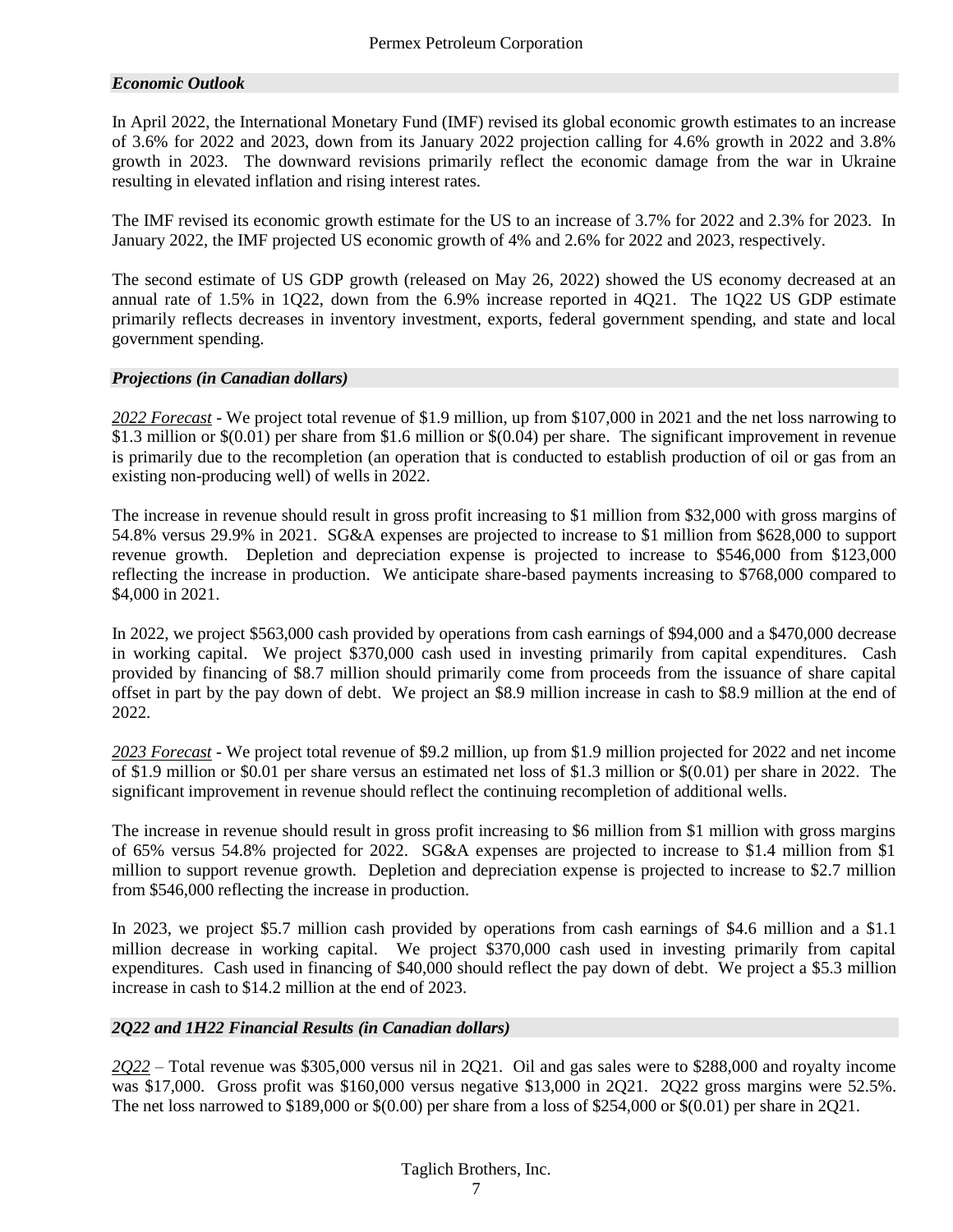Oil and gas sales revenue was mainly generated from Permex' newly acquired Breedlove "B" Clearfork leases. The company also brought the Pittcock North, Mary Bullard, and West Henshaw wells back online.

SG&A expenses increased to \$258,000 from \$159,000 due primarily to increases in accounting and audit fees, investor relations expense, legal fees, and management fees.

Income Statements Depletion and depreciation expenses increased to \$86,000 from \$14,000 and share-based compensation expenses were flat at \$1,000.

*1H22* – Total revenue increased to \$439,000 from \$4,000. Oil and gas sales increased to \$402,000 from \$4,000 and royalty income was \$37,000 versus nil in 1H21. Gross profit increased to \$191,000 from negative \$9,000. 1H22 gross margins were 43.5%. The net loss was \$1.2 million or \$(0.02) per share compared to a loss of \$401,000 or \$(0.01) per share in 1H21.

Oil and gas sales revenue was mainly generated from Permex' newly acquired Breedlove "B" Clearfork leases. The company also brought the Pittcock North, Mary Bullard, and West Henshaw wells back online.

SG&A expenses increased to \$502,000 from \$268,000 due primarily to increases in accounting and audit fees, investor relations expense, legal fees, management fees, marketing and promotion expenses, and office and general expenses.

Depletion and depreciation expenses increased to \$142,000 from \$29,000 and share-based compensation expenses increased to \$765,000 from \$2,000.

*Liquidity* – As of March 31, 2022, Permex had \$8.4

million cash, a current ratio of 9.8X, \$140,000 of total debt (\$100,000 short-term), and shareholder's equity of \$15.9 million.

In 1H22, the company used \$281,000 cash from operations from a cash loss of \$273,000 and an \$8,000 increase in working capital. Permex used \$132,000 cash in investing activities consisting of \$97,000 of capital expenditures and \$35,000 of lease payments. The company received \$8.8 million cash from financing activities consisting primarily from proceeds from the issuance of share capital. Cash increased by \$8.4 million to \$8.4 million as of March 31, 2022.

The company issued a total of \$200,000 in convertible debentures to the CEO and a director of Permex on October 17, 2019 and February 21, 2020 for cash. The debentures have a maturity date of September 30, 2021 and February 20, 2022, and bear interest at a rate of 12% per annum, payable on maturity. The debentures are convertible into units of the company at \$0.15 per unit. Each unit will be comprised of one common share of Permex and one share purchase warrant where each warrant entitles the holder to acquire one additional common share for a period of three years at an exercise price of \$0.20. During the year ended September 30, 2021, the company repaid \$100,000 of the convertible debenture. During 1H22, Permex extended the remaining \$100,000 convertible debenture maturity date to August 20, 2022.

In May 2020, Permex opened a Canada Emergency Business Account and received a loan of \$40,000 from the Canadian Government. The loan is unsecured and non-interest bearing until December 31, 2023.

| Income Statements                           |                            |                         |  |  |
|---------------------------------------------|----------------------------|-------------------------|--|--|
|                                             | (in thousands Canadian \$) |                         |  |  |
|                                             | 1H22A                      | 1H21A                   |  |  |
| Oil and gas sales                           | 402                        | 4                       |  |  |
| Royalty income                              | 37                         |                         |  |  |
| Total revenue                               | 439                        | $\overline{\mathbf{4}}$ |  |  |
| Producing and operating expenses            | 248                        | 13                      |  |  |
| Gross profit                                | 191                        | (9)                     |  |  |
| Depletion and depreciation                  | 142                        | 29                      |  |  |
| Share-based payments                        | 765                        | 2                       |  |  |
| Selling, general and administrative         | 502                        | 268                     |  |  |
| Operating income (loss)                     | (1,218)                    | (308)                   |  |  |
| Other (gain)                                | 9                          | 93                      |  |  |
| Net income / (loss)                         | (1,227)                    | (401)                   |  |  |
| EPS                                         | (0.02)                     | (0.01)                  |  |  |
| Shares Outstanding                          | 69,078                     | 40,504                  |  |  |
| <b>Margin Analysis</b>                      |                            |                         |  |  |
| Gross margin                                | 43.5%                      | $(225.0)\%$             |  |  |
| Operating margin                            | $(32.3)\%$                 | $(725.0)\%$             |  |  |
| Year / Year Growth<br><b>Total Revenues</b> | <b>NMF</b>                 |                         |  |  |
| Source: Company filings                     |                            |                         |  |  |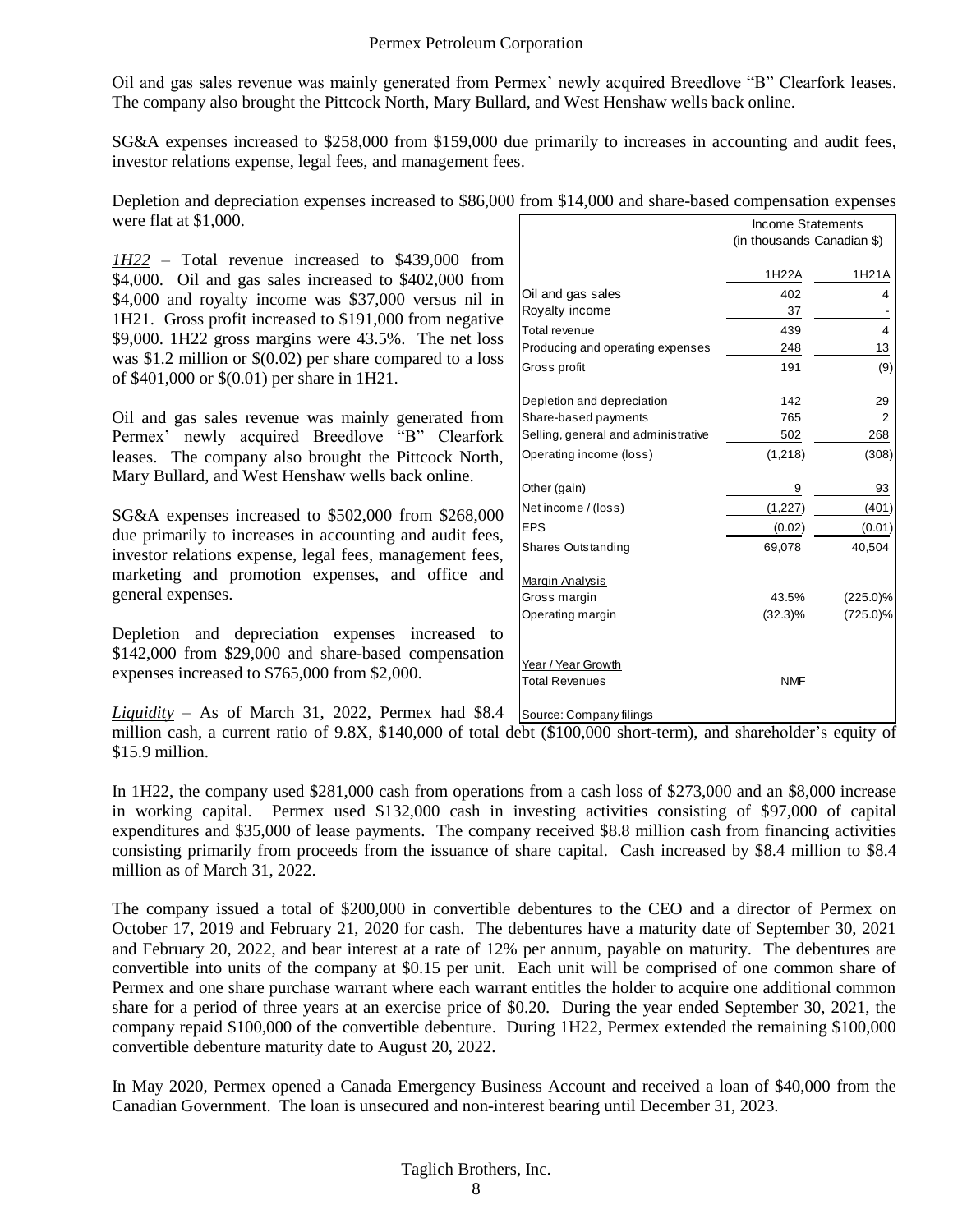#### *Management*

*Mehran Ehsan, Chief Executive Officer, President and Director* - Over the last 14 years, Mr. Ehsan has been involved as owner of O&G DPP programs, manager in mergers, acquisitions and divestitures, financing arrangements and investment with a specialty in oil and gas opportunities. He has been directly involved and facilitated over \$87 million in capital syndication and injection. His academic background ranges from marketing management, business management, wealth management and petroleum based curriculums and programs such as engineering and geology. He is an MBA candidate with specialty in Finance.

*Greg Montgomery, Chief Financial Officer, Corporate Secretary and Director* – Mr. Montgomery has nearly 30 years of experience in the oil and gas industry. He has previously held the office of CFO for Oiltanking North America, Semarus Energy Advisors, Lion Copolymer, Coast Energy, and Laser Midstream, and was a Director of Strategic Planning for Enbridge Energy Partners and Compliance Officer for Pennzoil Company. Mr. Montgomery is a CPA and member of the Texas Society of CPA's and American Institute of Certified Public Accountants. He holds a Bachelor's degree in Business Administration from the University of Houston.

*Barry Whelan, Chief Operating Officer and Director* - Mr. Whelan has more than 40 years' experience as a geologist, initially with Gulf Oil in International Operations. He has since worked as a geologist with companies such as KOS Energy Ltd., Next Millennium Commercial Corp., Opal Energy Ltd., Copper Creek Ventures Ltd., Avro Energy, Polar Resources Ltd., ProAm Exploration Corporation, Voyageur Oil and Gas Corp., and Bighorn Petroleum. Mr. Whelan received his Bachelor of Arts, Geology, from University of Western Ontario and a Bachelor of Science, Honors Geology, from McMaster University. He is or has also been a member of the Geological Association of Canada, Association of Professional Engineers and Geoscientists BC, Association of Professional Engineers, Geologists and Geophysicists of Alberta, Canadian Society of Petroleum Geologists, Institute of Petroleum, London.

*J. P. Bryan, Director* - Mr. Bryan has been involved in the energy and investment industries for more than five decades, serving as CEO and President of Gulf Canada Resources Limited, Chairman and CEO of Nuevo Energy Company, CEO of Bellwether Exploration, First Vice President of E.F. Hutton & Company and Director of Investment Banking-Southwest Region, Chairman and CEO of Torch Energy Advisors, Inc., President and CEO of The Mortgage Banque, Executive Vice President and Director of Dominick & Dominick, Inc., and Vice President of Morgan Guaranty Trust Company. He received his BA from The University of Texas at Austin; his L.L.B. from The University of Texas Law School at Austin; and his BFT from the American Institute of Foreign Trade at Phoenix, Arizona.

#### *Risks*

In our view, these are the principal risks underlying the stock.

*Commodity price risk* - The prices Permex receives for its oil and natural gas production heavily influence its operating results. Oil and natural gas are commodities, and, therefore, their prices are subject to wide fluctuations in response to relatively minor changes in supply and demand. Historically, the commodities markets have been volatile, and these markets will likely continue to be volatile in the future. If the prices of oil and natural gas experience a substantial decline, the company's operations, financial condition and level of expenditures for the development of its oil and natural gas reserves may be materially and adversely affected.

*Reserve recovery risk* - There are numerous uncertainties inherent in estimating crude oil and natural gas reserves and their value. Reservoir engineering is a subjective process of estimating underground accumulations of crude oil and natural gas that cannot be measured in an exact manner. Because of the high degree of judgment involved, the accuracy of any reserve estimate is inherently imprecise, and a function of the quality of available data and the engineering and geological interpretation. Permex' reserves estimates are based on 12-month average prices, therefore, reserves quantities will change when actual prices increase or decrease. Results of drilling, testing, and production may also substantially change the reserve estimates for a given reservoir over time. Accordingly,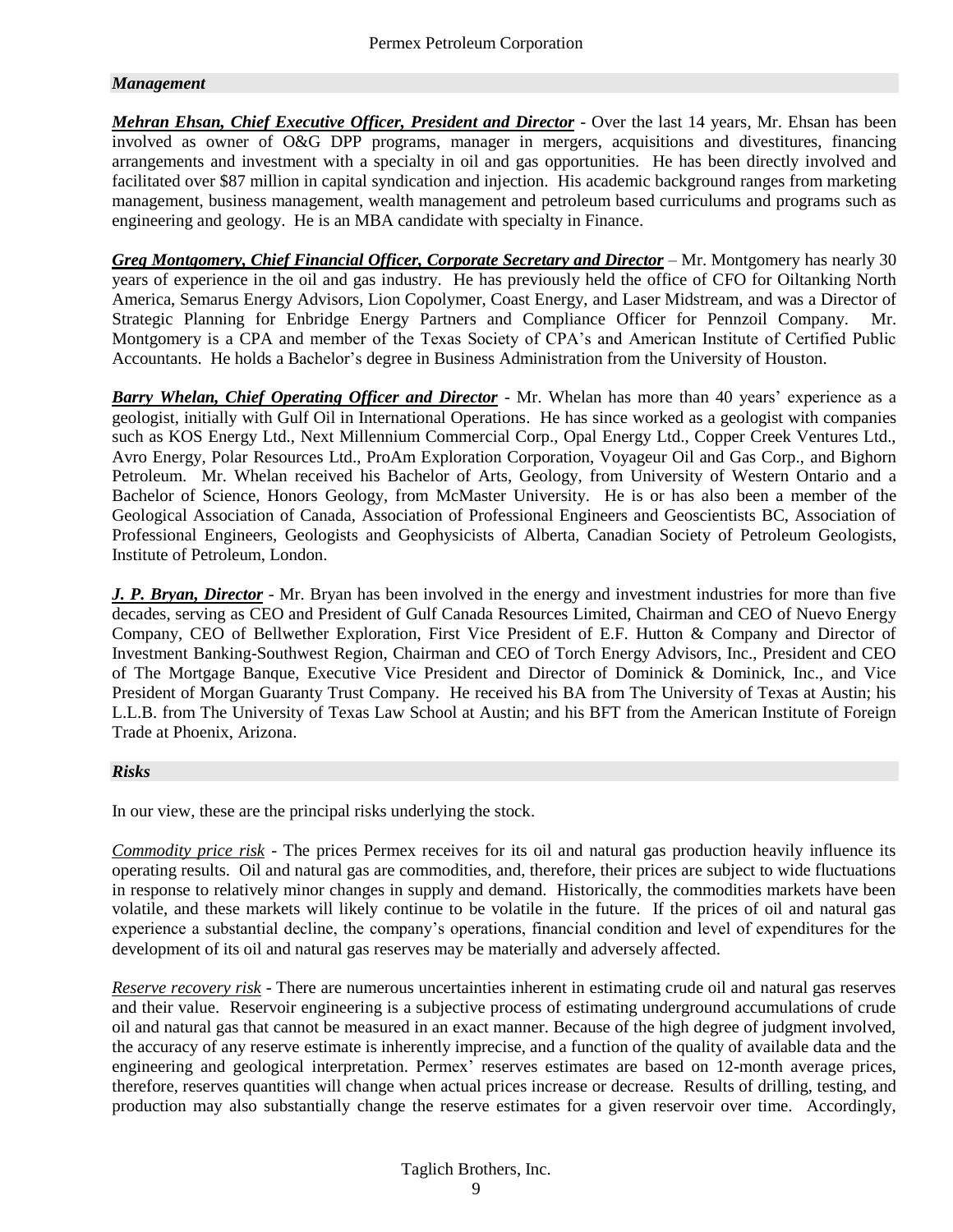reserves estimates may be subject to upward or downward adjustment, and actual production, revenue and expenditures with respect to the company's reserves likely will vary, possibly materially, from estimates.

*Property acquisition risk* - Although Permex performs a review of properties that it acquires that is consistent with industry practices, such reviews are inherently incomplete. It generally is not feasible to review in-depth every individual property involved in each acquisition. Ordinarily, the company will focus its review efforts on higher-value properties and will sample the remainder. However, even a detailed review of records and properties may not necessarily reveal existing or potential problems, nor will it permit Permex to become sufficiently familiar with the properties to assess fully and accurately their deficiencies and potential.

*Regulatory risk* – The company's US operations have been, and in the future may be, affected by political developments and by federal, state, and local laws and regulations such as restrictions on production, changes in taxes, royalties and other amounts payable to governments or governmental agencies, price or gathering rate controls, and environmental protection laws and regulations. Any such changes could adversely affect the company's business, financial condition, and results of operations.

*Going Concern* - The company has incurred losses since inception in the amount of approximately \$8.1 million and has not yet achieved profitable operations. These factors indicate the existence of a material uncertainty which may cast significant doubt about the company's ability to continue as a going concern.

*Foreign exchange rate risk* - The company's functional currency is the Canadian dollar and administrative expenditures are transacted in Canadian dollars. Permex funds its oil and gas operations in the US by using US dollars converted from its Canadian bank accounts. Changes in currency exchange rates (strengthening of the US dollar) could adversely affect the company's operating results.

*Pandemic risk* – Since the outbreak of COVID-19, the pandemic has continued to spread and has adversely affected workforces, economies, and financial markets globally. It is not possible to predict the duration or magnitude of the adverse effects from the outbreak and its effects on the company's business or its ability to raise funds.

*Liquidity risk* - Shares of OILCF have risks common to those of the microcap segment of the market. Often these risks cause microcap stocks to trade at discounts to their peers. The most common of these risks is liquidity risk, which is typically caused by small trading floats and very low trading volume and can lead to large spreads and high volatility in stock price. There are 84.6 million shares in the float and the average daily volume is approximately 139,000 shares.

*Miscellaneous risk* - The company's financial results and equity values are subject to other risks and uncertainties including competition, operations, financial markets, regulatory risk, and/or other events. These risks may cause actual results to differ from expected results.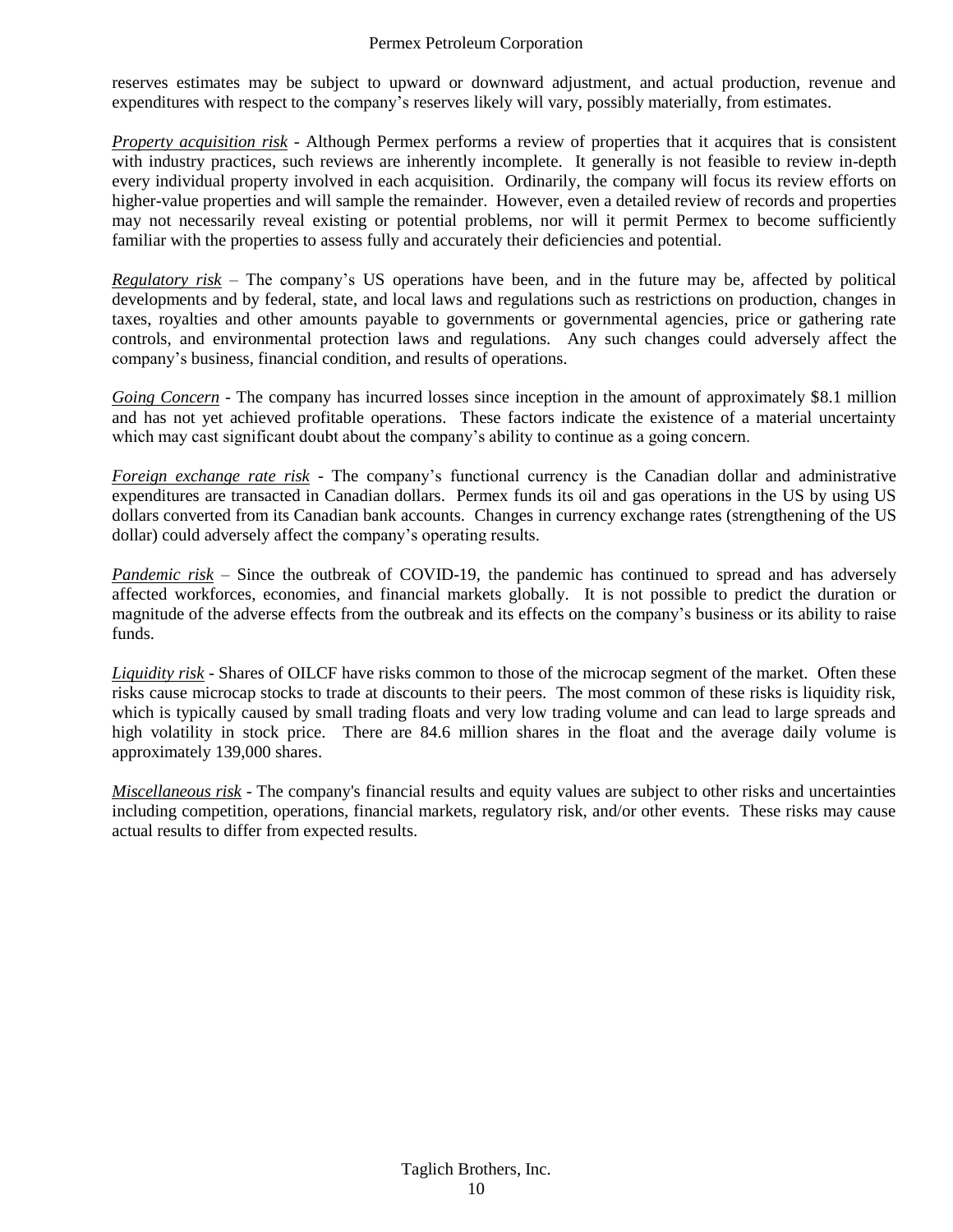#### Consolidated Balance Sheets (in thousands Canadian \$)

|                                          | (III thousanus Canaulan 9) |        |        |        |        |
|------------------------------------------|----------------------------|--------|--------|--------|--------|
|                                          | 2020A                      | 2021A  | 3/22A  | 2022E  | 2023E  |
| Cash                                     | 7                          | 33     | 8,410  | 8,916  | 14,184 |
| Trade and other receivables              | 60                         | 16     | 183    | 363    | 763    |
| Prepaid expenses and deposits            | 21                         | 59     | 101    | 200    | 400    |
| Assets held for sale                     | 3,899                      |        |        |        |        |
| Total current assets                     | 3,987                      | 108    | 8,694  | 9,480  | 15,348 |
| Reclamation deposits                     | 259                        | 184    | 182    | 182    | 182    |
| Property and equipment                   | 5,086                      | 10,082 | 10,021 | 9,775  | 7,375  |
| <b>Total assets</b>                      | 9,332                      | 10,374 | 18,897 | 19,437 | 22,905 |
| Trade and other payables                 | 952                        | 514    | 727    | 1,408  | 3,117  |
| Amounts due to related party             | 202                        | 21     | 3      | 3      | 3      |
| Convertible debentures                   | 94                         | 97     | 100    |        |        |
| Lease obligation                         | 26                         | 66     | 59     | 94     | 40     |
| Liabilites held for sale                 | 2,402                      |        |        |        |        |
| <b>Total current liabilities</b>         | 3,676                      | 698    | 889    | 1,505  | 3,160  |
| Decommissioning obligations              | 1,056                      | 2,069  | 2,069  | 2,069  | 2,069  |
| Convertible debentures                   | 90                         |        |        |        |        |
| Lease obligations                        | 44                         | 35     | 11     | 11     | 11     |
| Loan payable                             | 40                         | 40     | 40     | 40     |        |
| <b>Total liabilities</b>                 | 4,906                      | 2,842  | 3,009  | 3,625  | 5,240  |
| Total stockholders' equity               | 4,426                      | 7,532  | 15,888 | 15,812 | 17,665 |
| Total liabilities & stockholders' equity | 9,332                      | 10,374 | 18,897 | 19,437 | 22,905 |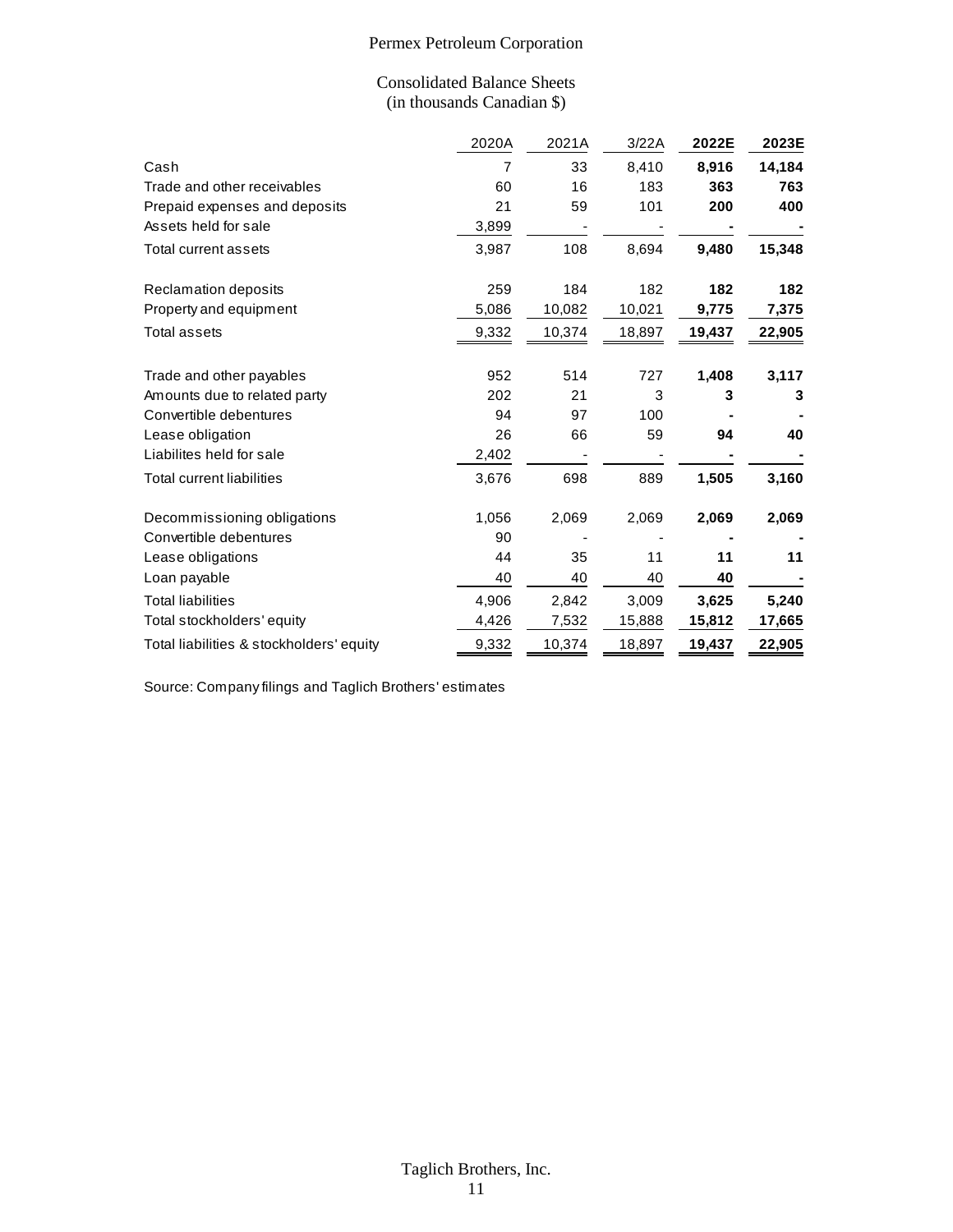#### Income Statements for the Fiscal Years Ended (in thousands Canadian \$)

|                                     | <b>FY20A</b> | <b>FY21A</b> | <b>FY22E</b> | <b>FY23E</b> |
|-------------------------------------|--------------|--------------|--------------|--------------|
| Oil and gas sales                   | 918          | 59           | 1,751        | 9,000        |
| Royalty income                      |              | 48           | 118          | 160          |
| Total revenue                       | 918          | 107          | 1,869        | 9,160        |
| Producing and operating expenses    | 750          | 75           | 845          | 3,206        |
| Gross profit                        | 168          | 32           | 1,025        | 5,954        |
| Depletion and depreciation          | 73           | 123          | 546          | 2,700        |
| Share-based payments                | 6            | 4            | 768          | 4            |
| Selling, general and administrative | 601          | 628          | 1,003        | 1,400        |
| Operating income (loss)             | (512)        | (723)        | (1, 293)     | 1,850        |
| Other (gain)                        | (4)          | 88           | 8            |              |
| Impairment loss                     | 1,181        | 777          |              |              |
| Net income / (loss)                 | (1,689)      | (1,588)      | (1, 301)     | 1,850        |
| <b>EPS</b>                          | (0.02)       | (0.04)       | (0.01)       | 0.01         |
| Shares Outstanding                  | 40,024       | 40,737       | 110,053      | 187,357      |
| <b>Margin Analysis</b>              |              |              |              |              |
| Gross margin                        | 18.3%        | 29.9%        | 54.8%        | 65.0%        |
| Operating margin                    | 8.0%         | 115.0%       | 29.2%        | 29.5%        |
| Year / Year Growth                  |              |              |              |              |
| <b>Total Revenues</b>               |              | $(88.3)\%$   | 1646.7%      | 390.1%       |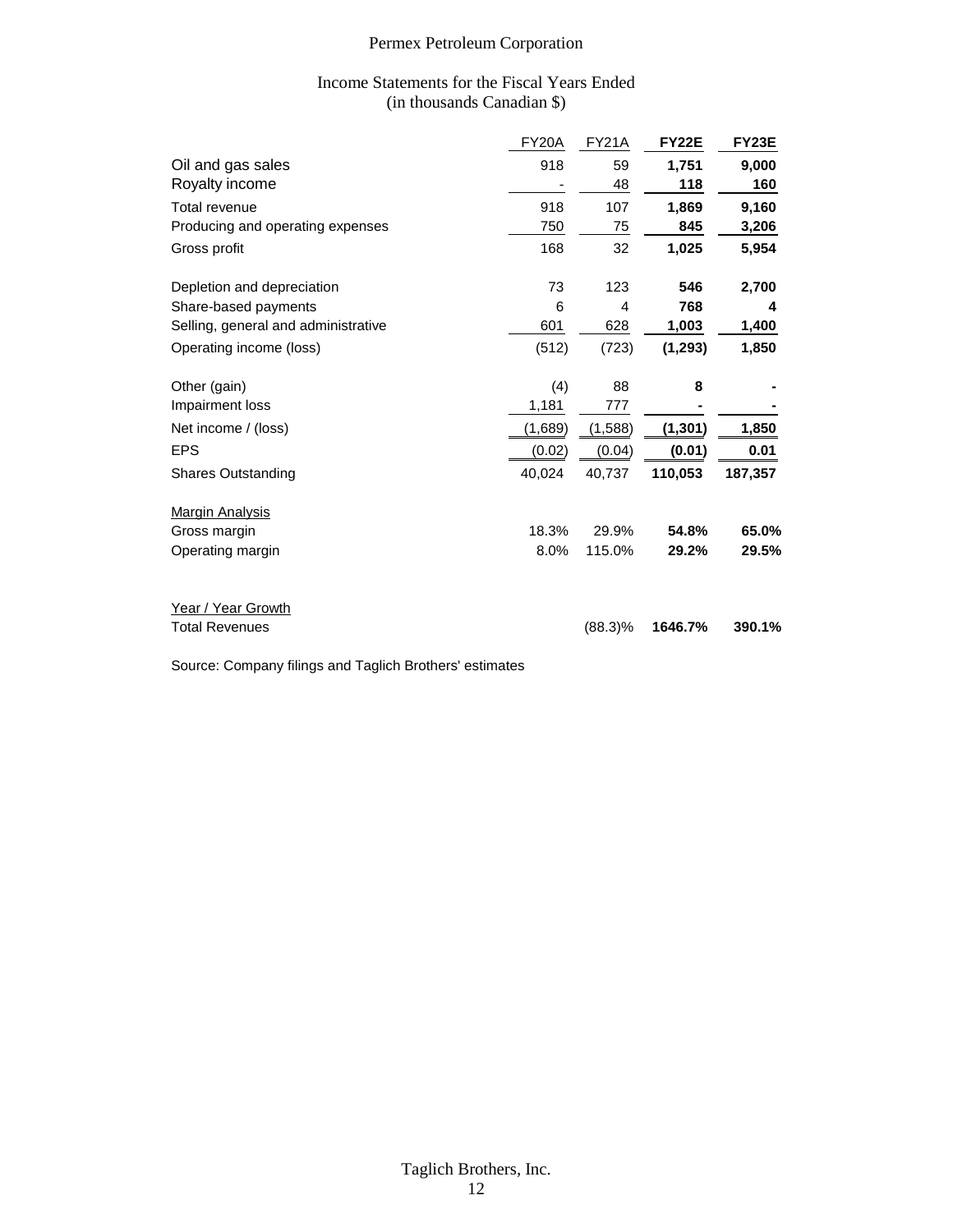#### Quarterly Income Statements 2021A - 2023E (in thousands Canadian \$)

|                                     | Quarterly Income Statements 2021A - 2023E<br>(in thousands Canadian \$) |                          |        |        |            |                |            |         |         |                 |         |         |         |                         |                    |
|-------------------------------------|-------------------------------------------------------------------------|--------------------------|--------|--------|------------|----------------|------------|---------|---------|-----------------|---------|---------|---------|-------------------------|--------------------|
|                                     | 12/20A                                                                  | 3/21A                    | 6/21A  | 9/21A  | FY21A      | 12/21A         | 3/22A      | 6/22E   | 9/22E   | <b>FY22E</b>    | 12/22E  | 3/23E   | 6/23E   | 9/23E                   | FY <sub>23</sub> E |
| Oil and gas sales                   | 4                                                                       |                          | 21     | 34     | 59         | 113            | 288        | 450     | 900     | 1,751           | 1,500   | 2,000   | 2,500   | 3,000                   | 9,000              |
| Royalty income                      |                                                                         |                          | 23     | 25     | 48         | 21             | 17         | 40      | 40      | 118             | 40      | 40      | 40      | 40                      | 160                |
| Total revenue                       | 4                                                                       |                          | 44     | 59     | 107        | 134            | 305        | 490     | 940     | 1,869           | 1,540   | 2,040   | 2,540   | 3,040                   | 9,160              |
| Producing and operating expenses    |                                                                         | 13                       | 14     | 48     | 75         | 103            | 145        | 221     | 376     | 845             | 539     | 714     | 889     | 1,064                   | 3,206              |
| Gross profit                        | 4                                                                       | (13)                     | 30     | 11     | 32         | 31             | 160        | 270     | 564     | 1,025           | 1,001   | 1,326   | 1,651   | 1,976                   | 5,954              |
| Depletion and depreciation          | 15                                                                      | 14                       | 31     | 63     | 123        | 55             | 86         | 135     | 270     | 546             | 450     | 600     | 750     | 900                     | 2,700              |
| Share-based payments                |                                                                         | $\overline{\phantom{a}}$ |        |        | 4          | 765            | 1          |         |         | 768             |         |         | -1      | $\overline{\mathbf{1}}$ | 4                  |
| Selling, general and administrative | 117                                                                     | 159                      | 177    | 175    | 628        | 245            | 258        | 250     | 250     | 1,003           | 350     | 350     | 350     | 350                     | 1,400              |
| Operating income (loss)             | (129)                                                                   | (187)                    | (179)  | (228)  | (723)      | (1,034)        | (185)      | (117)   | 43      | (1, 293)        | 200     | 375     | 550     | 725                     | 1,850              |
| Other (gain)                        | 19                                                                      | 67                       | 13     | (11)   | 88         | $\overline{4}$ | 4          |         |         | 8               |         |         |         |                         |                    |
| Impairment loss                     |                                                                         |                          |        | 777    | 777        |                |            |         |         |                 |         |         |         |                         |                    |
| Net income / (loss)                 | (148)                                                                   | (254)                    | (192)  | (994)  | (1,588)    | (1,038)        | (189)      | (117)   | 43      | (1, 301)        | 200     | 375     | 550     | 725                     | 1,850              |
| <b>EPS</b>                          | (0.00)                                                                  | (0.01)                   | (0.01) | (0.02) | (0.04)     | (0.02)         | (0.00)     | (0.00)  | 0.00    | (0.01)          | 0.00    | 0.00    | 0.00    | 0.00                    | 0.01               |
| Shares Outstanding                  | 40,331                                                                  | 40,504                   | 40,588 | 40,737 | 40,737     | 67,820         | 69,078     | 115,956 | 187,357 | 110,053         | 187,357 | 187,357 | 187,357 | 187,357                 | 187,357            |
| Margin Analysis                     |                                                                         |                          |        |        |            |                |            |         |         |                 |         |         |         |                         |                    |
| Gross margin                        | 100.0%                                                                  | <b>NMF</b>               | 68.2%  | 18.6%  | 29.9%      | 23.1%          | 52.5%      | 55.0%   | 60.0%   | 54.8%           | 65.0%   | 65.0%   | 65.0%   | 65.0%                   | 65.0%              |
| Operating margin                    | 375.0%                                                                  | <b>NMF</b>               | 70.5%  | 106.8% | 115.0%     | 41.0%          | 28.2%      | 27.6%   | 28.7%   | 29.2%           | 29.2%   | 29.4%   | 29.5%   | 29.6%                   | 29.5%              |
| Year / Year Growth                  |                                                                         |                          |        |        |            |                |            |         |         |                 |         |         |         |                         |                    |
| <b>Total Revenues</b>               |                                                                         |                          |        |        | $(88.3)\%$ | <b>NMF</b>     | <b>NMF</b> | 1013.6% | 1493.2% | 1646.7% 1049.3% |         | 568.9%  | 418.4%  | 223.4%                  | 390.1%             |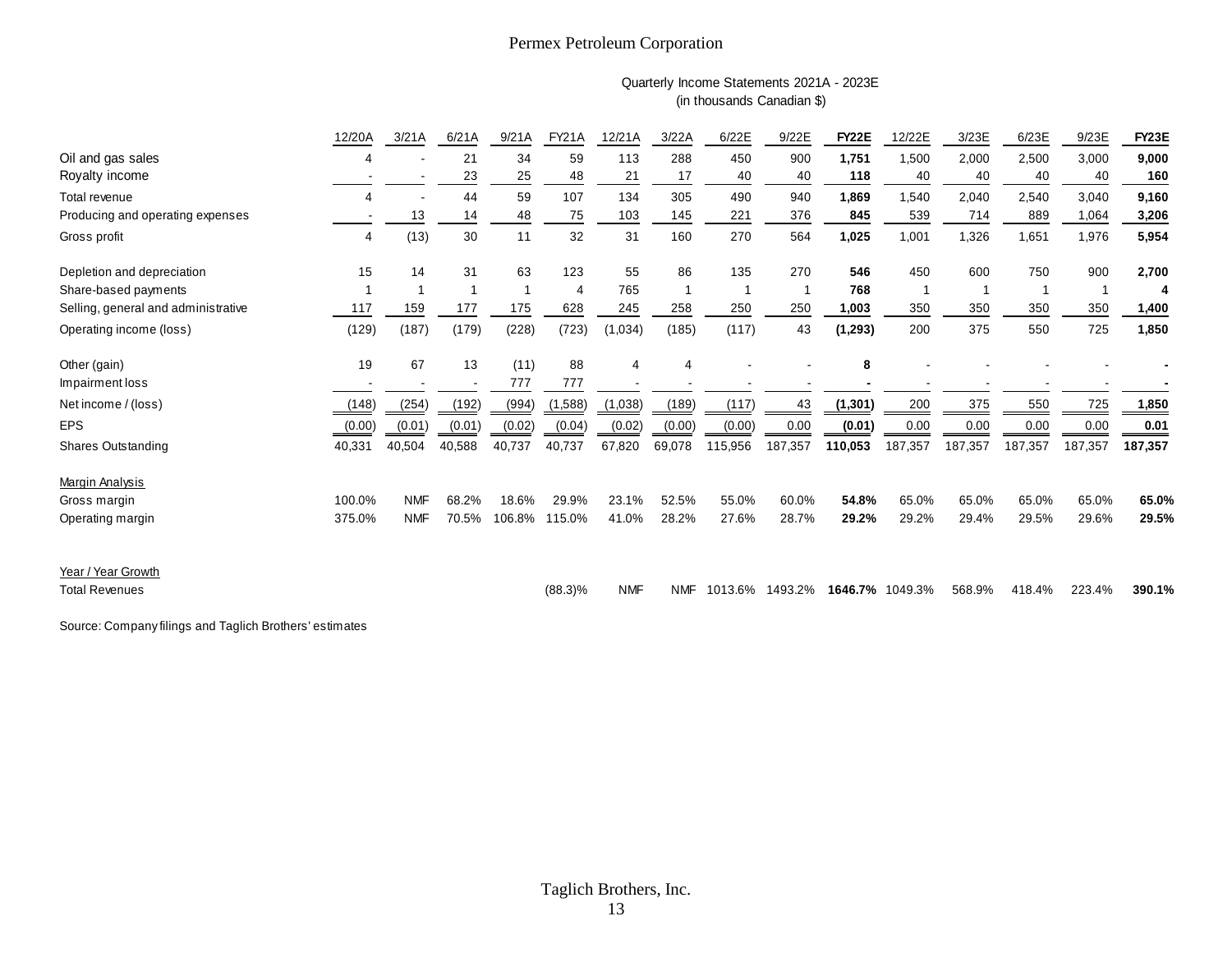#### Statement of Cash Flows for the Periods Ended (in thousands Canadian \$)

|                                             | FY20A          | <b>FY21A</b> | 6M22A    | <b>FY22E</b>   | FY23E  |
|---------------------------------------------|----------------|--------------|----------|----------------|--------|
| Net income (loss)                           | (1,689)        | (1,588)      | (1, 227) | (1, 301)       | 1,850  |
| Accretion on decommissioning obligations    | 61             | 15           | 21       | 40             | 40     |
| Depletion and depreciation                  | 73             | 123          | 141      | 546            | 2,700  |
| Foreing exchange (gain) loss                | (3)            | 35           | 14       | 14             |        |
| Forfeiture of reclamation bond              |                | 63           |          | $\blacksquare$ |        |
| Interest                                    | 41             | 38           | 13       | 26             | 26     |
| Loss on settlement of debenture             |                | 4            |          |                |        |
| Settlement of trade payables                | (31)           | (12)         |          |                |        |
| Share-based payments                        | 6              | 4            | 765      | 768            | 4      |
| Shares issued for services                  |                | 69           |          |                |        |
| Impairment loss on property and equipment   | 1,168          | 776          |          |                |        |
| Cash earnings (loss)                        | (374)          | (473)        | (273)    | 94             | 4,620  |
| Changes in assets and liabilities           |                |              |          |                |        |
| Trade and other receivables                 | 78             | 43           | (167)    | (347)          | (400)  |
| Prepaid expenses and deposits               | 54             | (38)         | (43)     | (141)          | (200)  |
| Trade and other payables                    | 111            | (292)        | 202      | 958            | 1,658  |
| Amounts due to related parties              | 137            | (192)        |          |                |        |
| (Increase) decrease in working capital      | 380            | (479)        | (8)      | 470            | 1,058  |
| Net cash provided by (used in) operations   | 6              | (952)        | (281)    | 563            | 5,678  |
| Capital expenditures                        | (173)          | (335)        | (97)     | (300)          | (300)  |
| Lease payments                              | (28)           | (55)         | (35)     | (70)           | (70)   |
| Proceeds from redemption of deposit         | 25             |              |          |                |        |
| Proceeds from sale of oil and gas interests |                | 1,497        |          |                |        |
| Net cash provided by (used in) investing    | (176)          | 1,107        | (132)    | (370)          | (370)  |
| Proceeds from issuance of share capital     |                |              | 10,140   | 10,140         |        |
| Share issuance costs                        |                |              | (1, 327) | (1, 327)       |        |
| Convertible debentures                      | 200            | (100)        |          | (100)          |        |
| Interest paid                               |                | (16)         | (24)     | (24)           |        |
| Loan proceeds (payments)                    | 40             |              |          | $\blacksquare$ | (40)   |
| Loan from related party                     | (66)           | (13)         | 1        | 1              |        |
| Net cash provided by (used in) financing    | 174            | (129)        | 8,790    | 8,690          | (40)   |
| Net change in cash                          | 4              | 26           | 8,377    | 8,883          | 5,268  |
| Cash - beginning of period                  | 3              | 7            | 33       | 33             | 8,916  |
| Cash - end of period                        | $\overline{7}$ | 33           | 8,410    | 8,916          | 14,184 |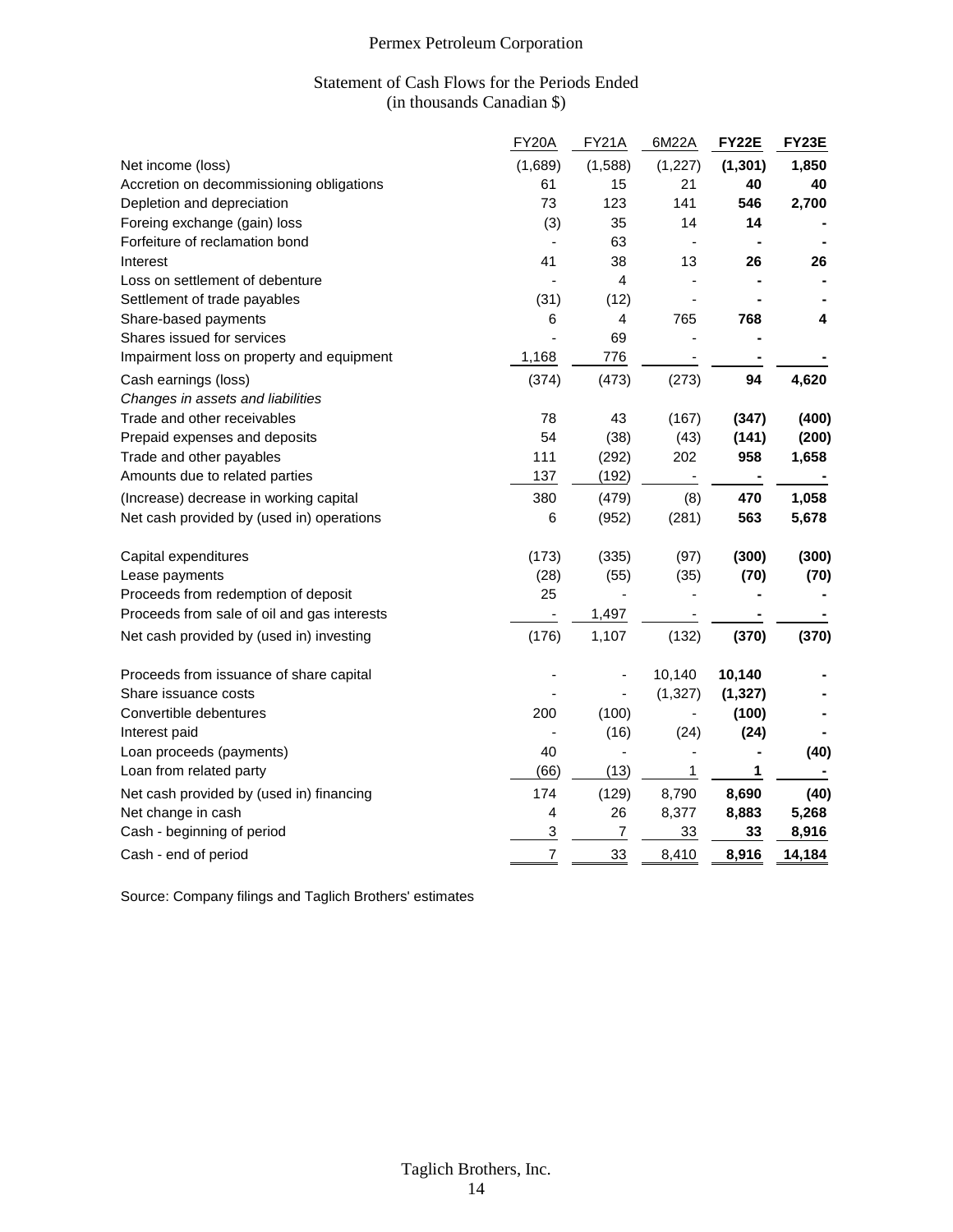#### **Price Chart**



#### **Taglich Brothers' Current Ratings Distribution**



#### || 54.17 % Buy || 45.83 % Hold

|                     | <b>Investment Banking Services for Companies Covered in the Past 12 Months</b> |               |
|---------------------|--------------------------------------------------------------------------------|---------------|
|                     |                                                                                |               |
| Rating              | #                                                                              | $\frac{9}{6}$ |
|                     | 5                                                                              | 25            |
|                     |                                                                                |               |
| Buy<br>Hold<br>Sell |                                                                                |               |
| Not Rated           |                                                                                |               |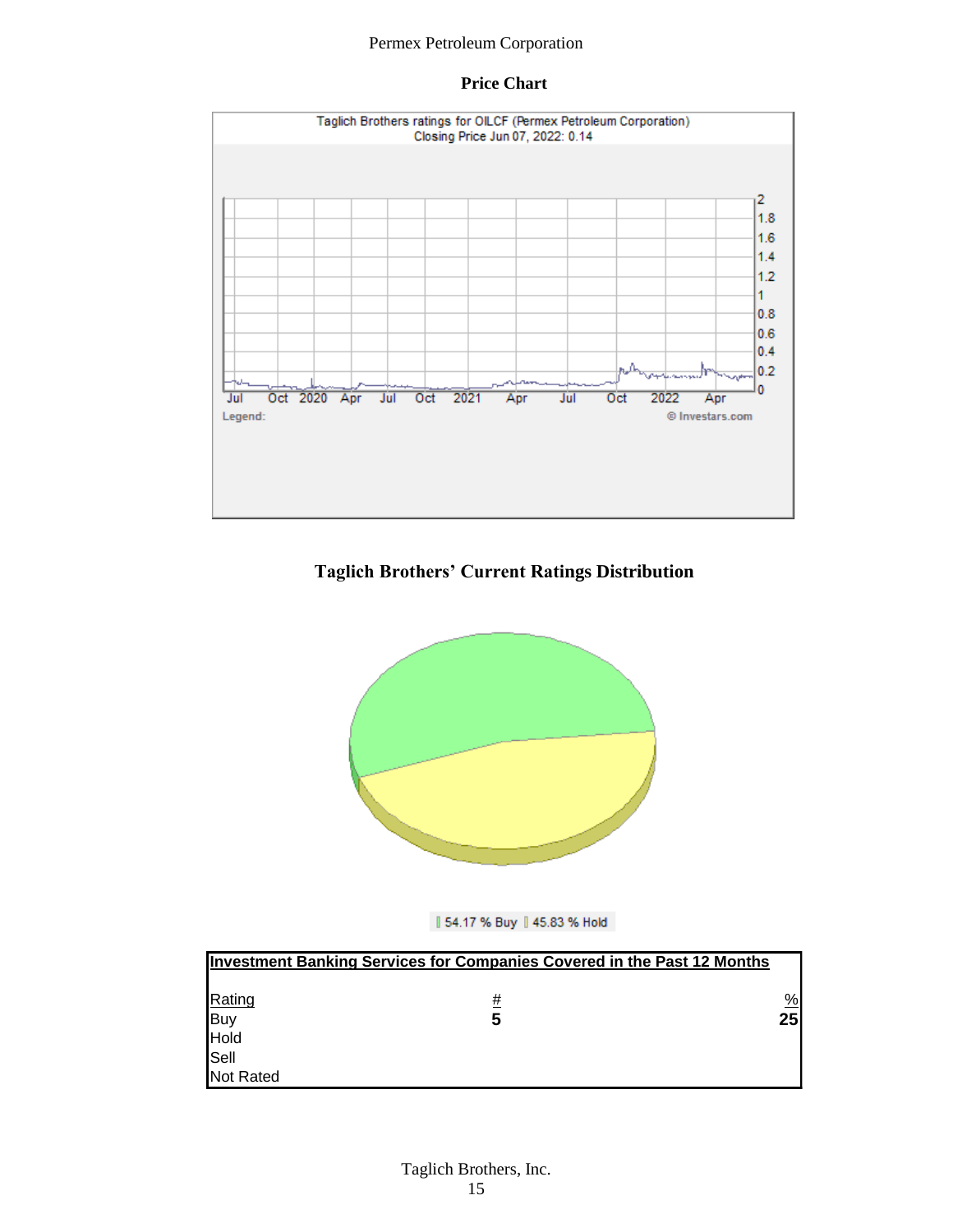#### **Important Disclosures**

As of the date of this report, we, our affiliates, any officer, director or stockholder, or any member of their families do not have a position in the stock of the company mentioned in this report. Taglich Brothers, Inc. does not currently have an Investment Banking relationship with the company mentioned in this report and was not a manager or co-manager of any offering for the company within the last three years.

All research issued by Taglich Brothers, Inc. is based on public information. The company paid a monetary fee of \$6,000 (USD) in April 2022 for the creation and dissemination of research reports for the first three months. After the first three months from initial publication, the company will pay a monthly monetary fee of \$2,000 (USD) to Taglich Brothers, Inc., for a minimum of twelve months for the creation and dissemination of research reports.

#### **General Disclosures**

The information and statistical data contained herein have been obtained from sources, which we believe to be reliable but in no way are warranted by us as to accuracy or completeness. We do not undertake to advise you as to changes in figures or our views. This is not a solicitation of any order to buy or sell. Taglich Brothers, Inc. is fully disclosed with its clearing firm, Axos Clearing, LLC, is not a market maker and does not sell to or buy from customers on a principal basis. The above statement is the opinion of Taglich Brothers, Inc. and is not a guarantee that the target price for the stock will be met or that predicted business results for the company will occur. There may be instances when fundamental, technical and quantitative opinions contained in this report are not in concert. We, our affiliates, any officer, director or stockholder or any member of their families may from time to time purchase or sell any of the above-mentioned or related securities. Analysts and members of the Research Department are prohibited from buying or selling securities issued by the companies that Taglich Brothers, Inc. has a research relationship with, except if ownership of such securities was prior to the start of such relationship, then an Analyst or member of the Research Department may sell such securities after obtaining expressed written permission from Compliance.

#### **Analyst Certification**

**I, John Nobile, the research analyst of this report, hereby certify that the views expressed in this report accurately reflect my personal views about the subject securities and issuers; and that no part of my compensation was, is, or will be, directly, or indirectly, related to the specific recommendations or views contained in this report.**

Public companies mentioned in this report:

Callon Petroleum (NYSE: CPE) Chesapeake Energy (NASDAQ: CHK) Chevron (NYSE: CVX) Conoco Phillips (NYSE: COP) EOG Resources (NYSE: EOG) Marathon Oil (NYSE: MRO)